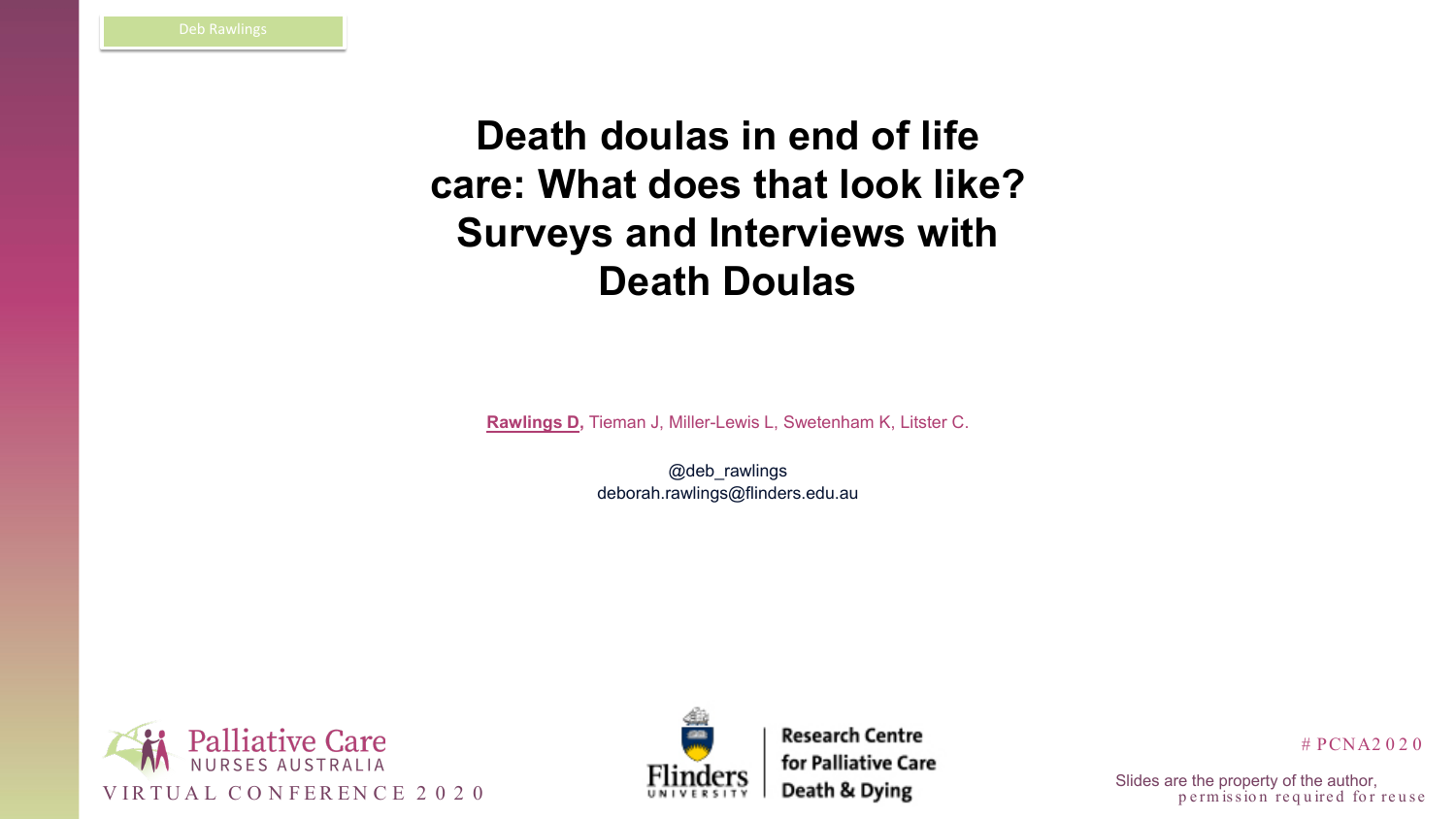



- CareSearch Dying2Learn Massive Open Online Course (MOOC) held in 2016 [1]
- "I'm a Death Doula "

# PCNA2 0 2 0

p e rm is sion required for reuse

# Background

### **Birth Doula**

- Midwifery literature since 1970's
- Mostly working in non-medical roles, supporting women emotionally and physically in their birthing plans and often in the post-natal period
- Paraprofessionals
- Specialisation
	- Abortion doula [2]
	- Doula for women with specific needs or from own racial or ethnic group [3]
	- Bereavement (such as stillbirth) doula [4]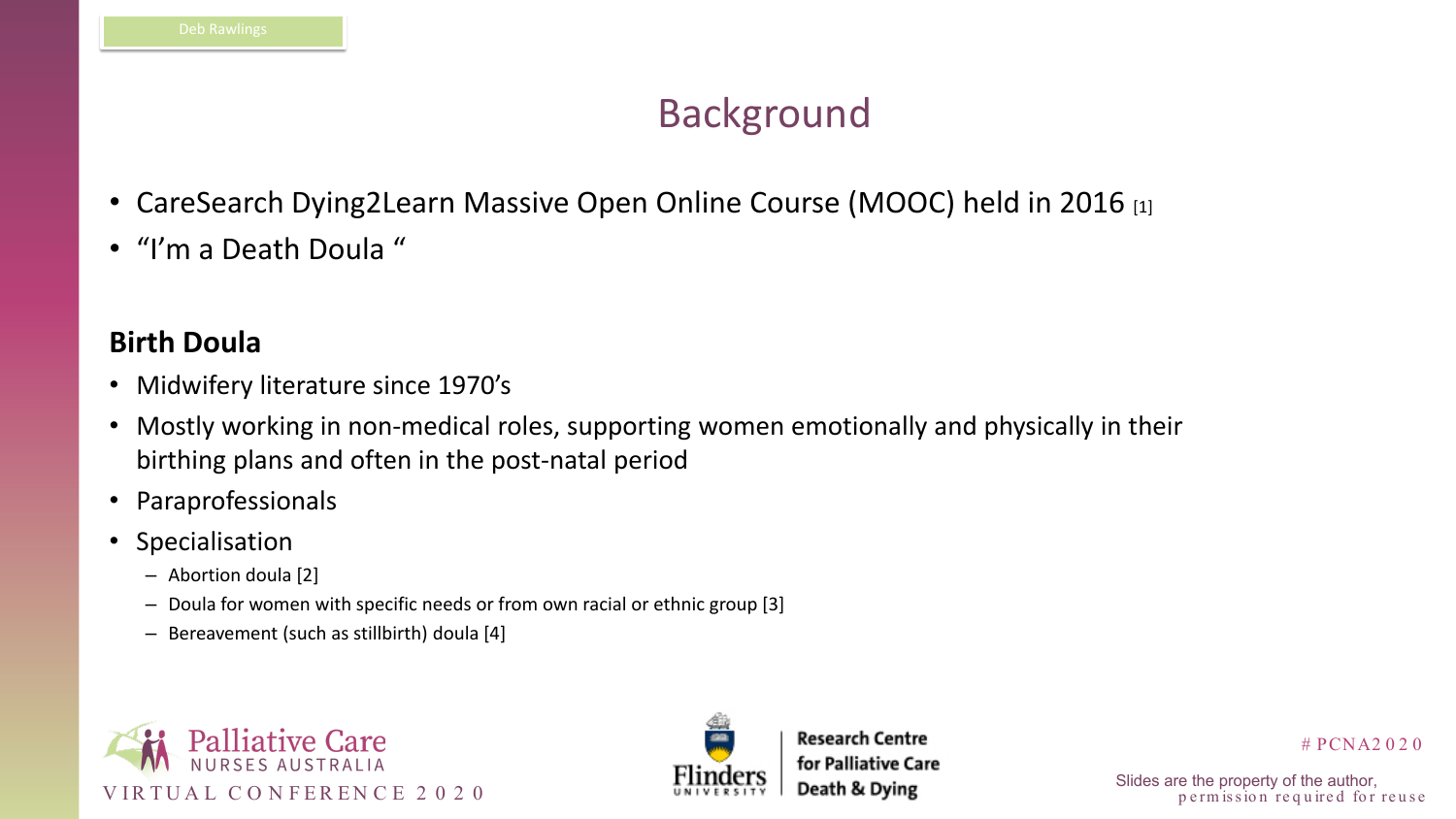



# PCNA2 0 2 0

p e rm is sion required for reuse

# Research beginnings

- Death doulas (DD) –increasing reports in the media
- Not a new role, especially overseas Canada, North America and the UK
- **Nomenclature** 
	- Death Doula (DD), end of life doula, death midwife, midwife of the soul, death walker.

### **SYSTEMATIC REVIEW**

- Dearth of published academic literature about DD in end-of-life care
- The DD role and place within the health and social care systems is not well understood.
- They may represent a new direction for personalised care directly controlled by the dying person, or an adjunct to existing services

*Doulas do not replace medical or nursing expertise, but rather they add a missing layer, acting as an expert family member, a mentor or facilitator and a source of information and guidance*" [5]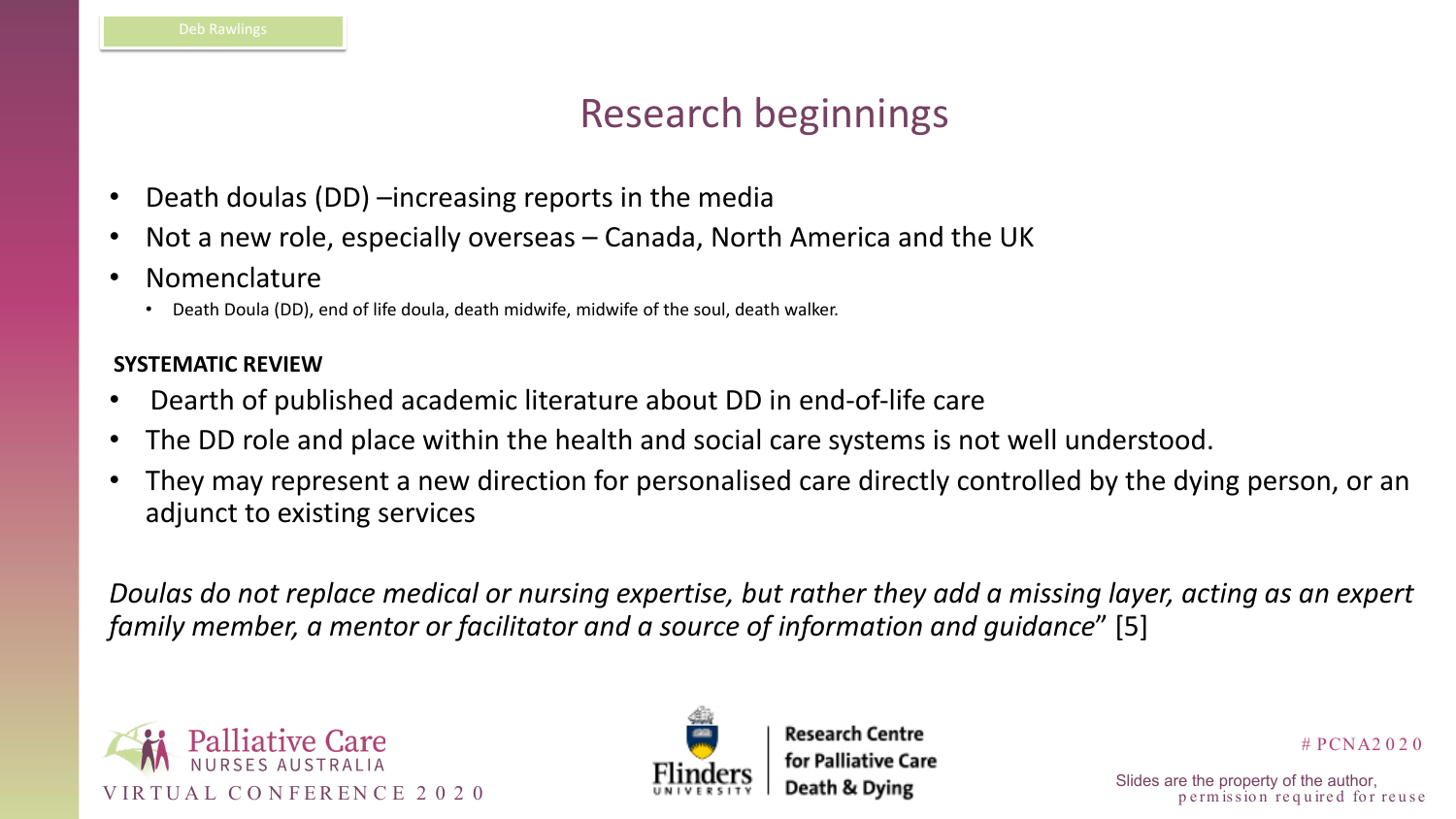



# PCNA2 0 2 0

p e rm is sion required for reuse

### Survey

- To explore the role of DD
- Disseminated via 4 Australian DD training organisations, Groundswell, D2L emails
- April June 2018 to those self-identifying as DD to describe their role, experience, and reasons for becoming a DD.
- 190 valid responses (complete and partial responses)
- Demographics collected at the end (attrition) (n=85)
	- Most aged between 50-59 (36.9%)
	- 96.5% female
	- **Majority have health qualification** (61.9%) (predominantly nursing 47.9% or 23/47).
	- Only 5.9% (n=5) were actively working solely as a death doula, with 32.9% (n=28) in a dual role.

*Ethical approval was obtained from the Flinders University Research Ethics Committee (Project: 7933).*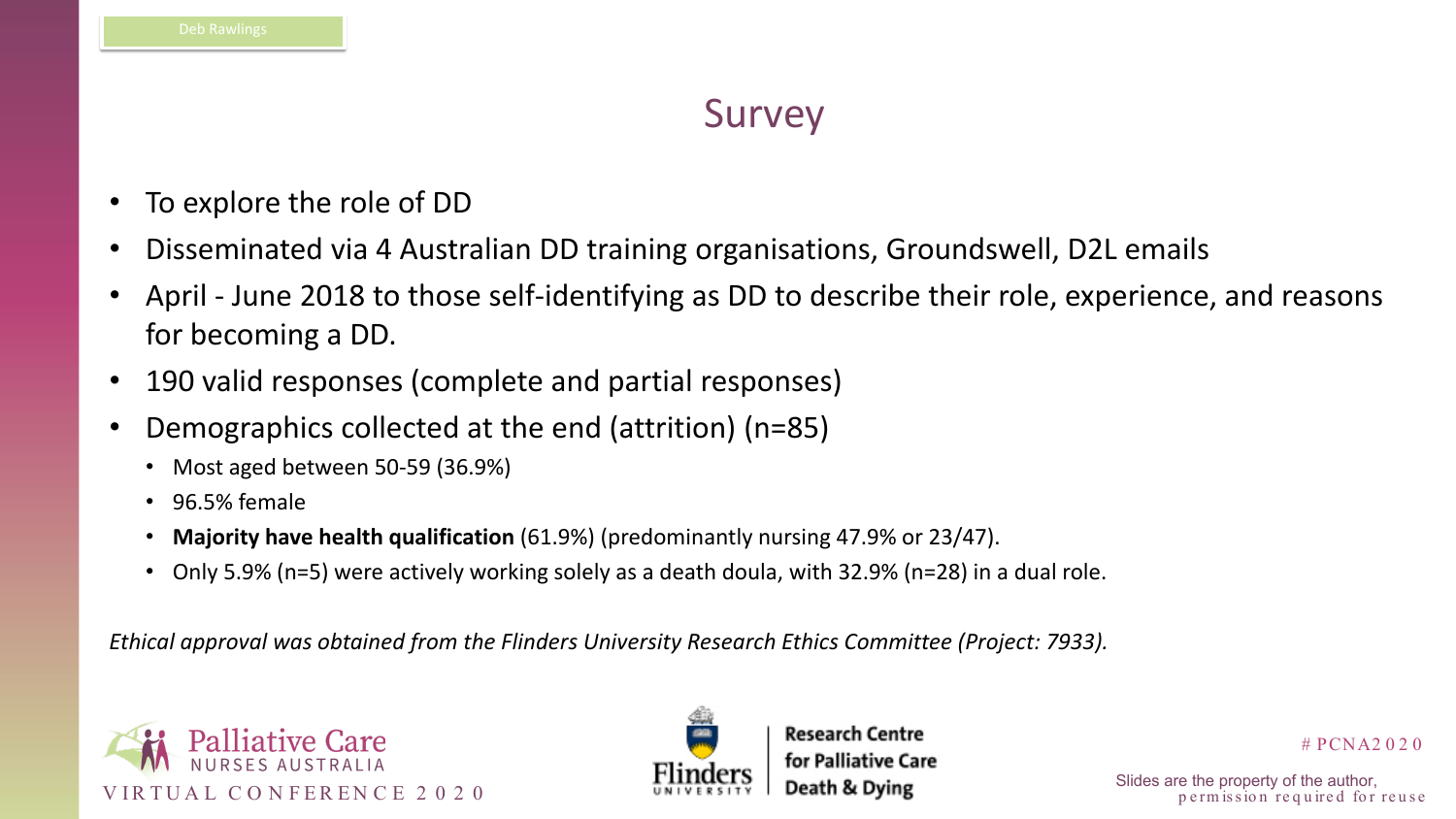### # PCNA2 0 2 0

VIRTUAL CONFERENCE 2020 **Flim ders Death & Dying** Slides are the property of the author,<br> **permission required for reuse** 

| Table 4: Common death doula tasks                                                                                                                                                                                  |       |
|--------------------------------------------------------------------------------------------------------------------------------------------------------------------------------------------------------------------|-------|
| <b>Task</b>                                                                                                                                                                                                        | $n =$ |
| Providing family and individual with education / information on choices / options                                                                                                                                  | 46    |
| Facilitating funeral planning e.g., before death parties, assisting with memorial, burial or cremation planning and<br>ceremony (including assistance writing eulogies, celebrancy), wake, assisting with memorial | 37    |
| Helping loved ones in caring for the dying person e.g. environment, music and art therapy, non-medical pain relief<br>suggestions                                                                                  | 36    |
| Advocating / facilitating end-of-life wishes e.g. find someone whom the dying person wishes to make contact with                                                                                                   | 34    |
| Being a companion / spending time with the person who is dying                                                                                                                                                     | 28    |
| Assisting with practical and personal tasks e.g. shopping, housework, general day to day tasks                                                                                                                     | 24    |
| Providing emotional support/counselling                                                                                                                                                                            | 23    |
| Listening                                                                                                                                                                                                          | 22    |
| Assisting with advance care planning/providing legal explanation e.g. Advanced Care Directive planning, Enduring<br>Power of Attorney, Enduring Guardian and Will Preparation                                      | 22    |
| Providing spiritual support                                                                                                                                                                                        | 21    |
| Vigiling                                                                                                                                                                                                           | 20    |
| Supporting the dying person to find peace and acceptance, facilitate unresolved issues, reflection, regrets                                                                                                        | 18    |
| Facilitating connection to local services and supports e.g. sourcing equipment for home deaths                                                                                                                     | 16    |
| Home funeral support e.g. washing and looking after a dead body at home                                                                                                                                            | 15    |
| Providing physical care e.g. mouth care, massage                                                                                                                                                                   | 14    |
| Opening up conversations about death and dying                                                                                                                                                                     | 12    |
| Legacy projects e.g. writing letters, making photo albums, videos, biographies etc.                                                                                                                                | 12    |
| Attending medical appointments to translate 'medicalese'(jargon)                                                                                                                                                   | 11    |

| oula tasks                                                                                                                      | $n =$          |
|---------------------------------------------------------------------------------------------------------------------------------|----------------|
|                                                                                                                                 | 10             |
| ms / family and friends                                                                                                         | 10             |
| the dying person and family and support family relationships e.g. provide<br>ifficult conversations and fractured relationships | 9              |
| ion-making                                                                                                                      | 8              |
| nals / medical teams                                                                                                            | $\overline{7}$ |
| ate community networks and promotion of death literacy                                                                          | $\overline{7}$ |
|                                                                                                                                 | 6              |
| port/counselling to after death to carers, families, hospital/facility staff<br>isit on birthdays or anniversaries              | 6              |
| rt from diagnosis to death, burial, cremation, and grief                                                                        | 5              |
|                                                                                                                                 | $\overline{4}$ |
| ervices, services for specific populations)                                                                                     | $\overline{2}$ |
| Ild be provided by participants.<br>ula tasks (all reported once each)                                                          |                |







**Research Centre**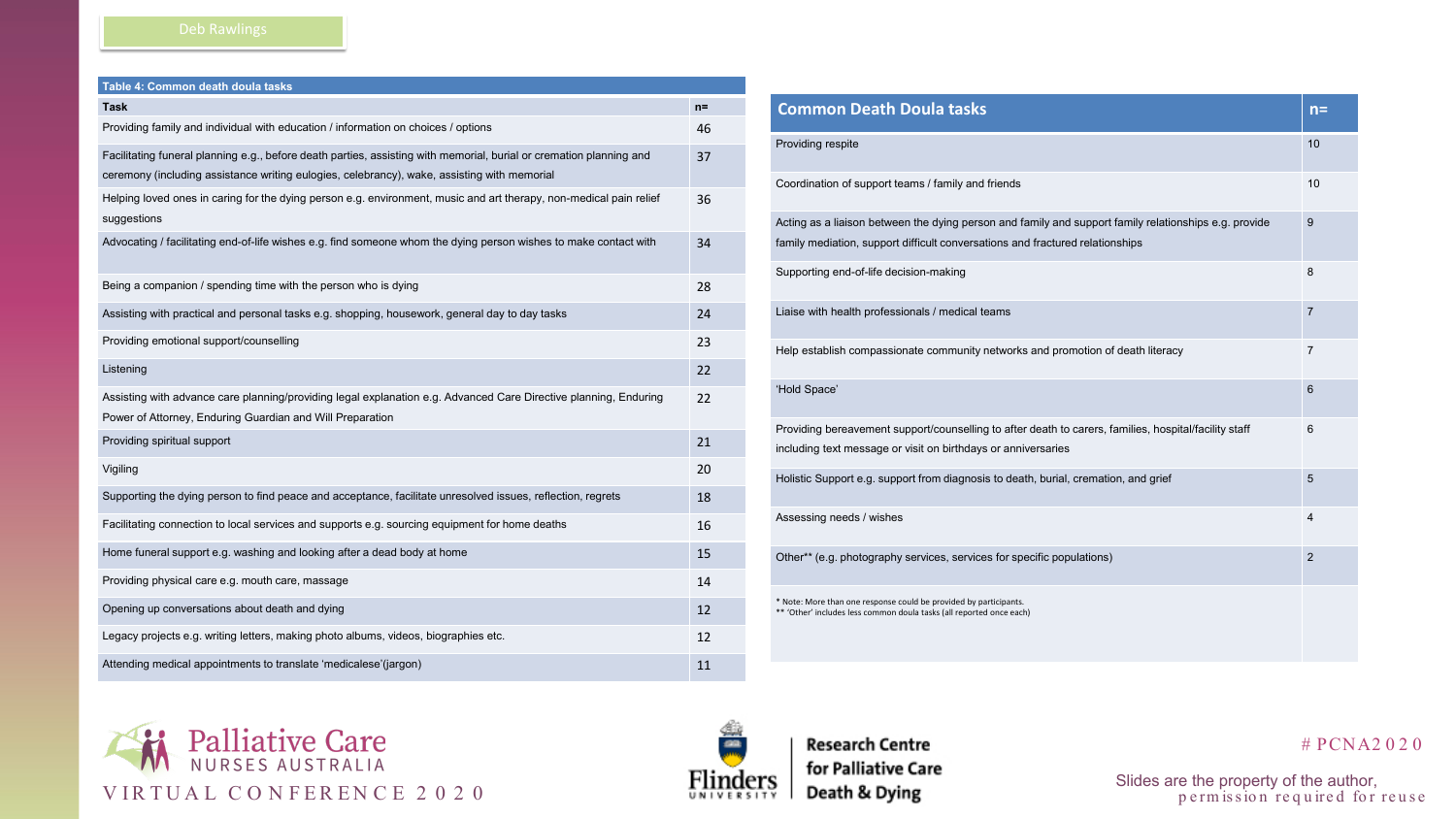



# PCNA2 0 2 0

p e rm is sion required for reuse

# Registration, Certification, Training

| What is your<br>response to the<br>following<br><b>statements</b>                     | <b>Strongly Agree</b> | <b>Agree</b> | <b>Neither agree</b><br>nor disagree | <b>Disagree</b> | <b>Strongly</b><br><b>Disagree</b> |
|---------------------------------------------------------------------------------------|-----------------------|--------------|--------------------------------------|-----------------|------------------------------------|
| <b>Death Doulas</b><br>Should be<br>registered<br>$(n=169)$                           | 38 (22.5%)            | 53 (31.4%)   | 51 (30.2%)                           | 19 (11.2%)      | 8(4.7%)                            |
| There should be<br>a minimal level<br>of training to be<br>a Death Doula<br>$(n=166)$ | 61 (36.8%)            | 60 (36.1%)   | 24 (14.5%)                           | 13 (7.8%)       | $8(4.8\%)$                         |
|                                                                                       |                       |              |                                      |                 |                                    |

• Of those who answered the question (n=171) over half (58.1%) reported undertaking death doula training, although classified a range of teaching and learning activities within this. • The length of training ranged from 1 day to 1 year, to 200 hours theory (n=93). • Some (n=19) had undertaken more than one course.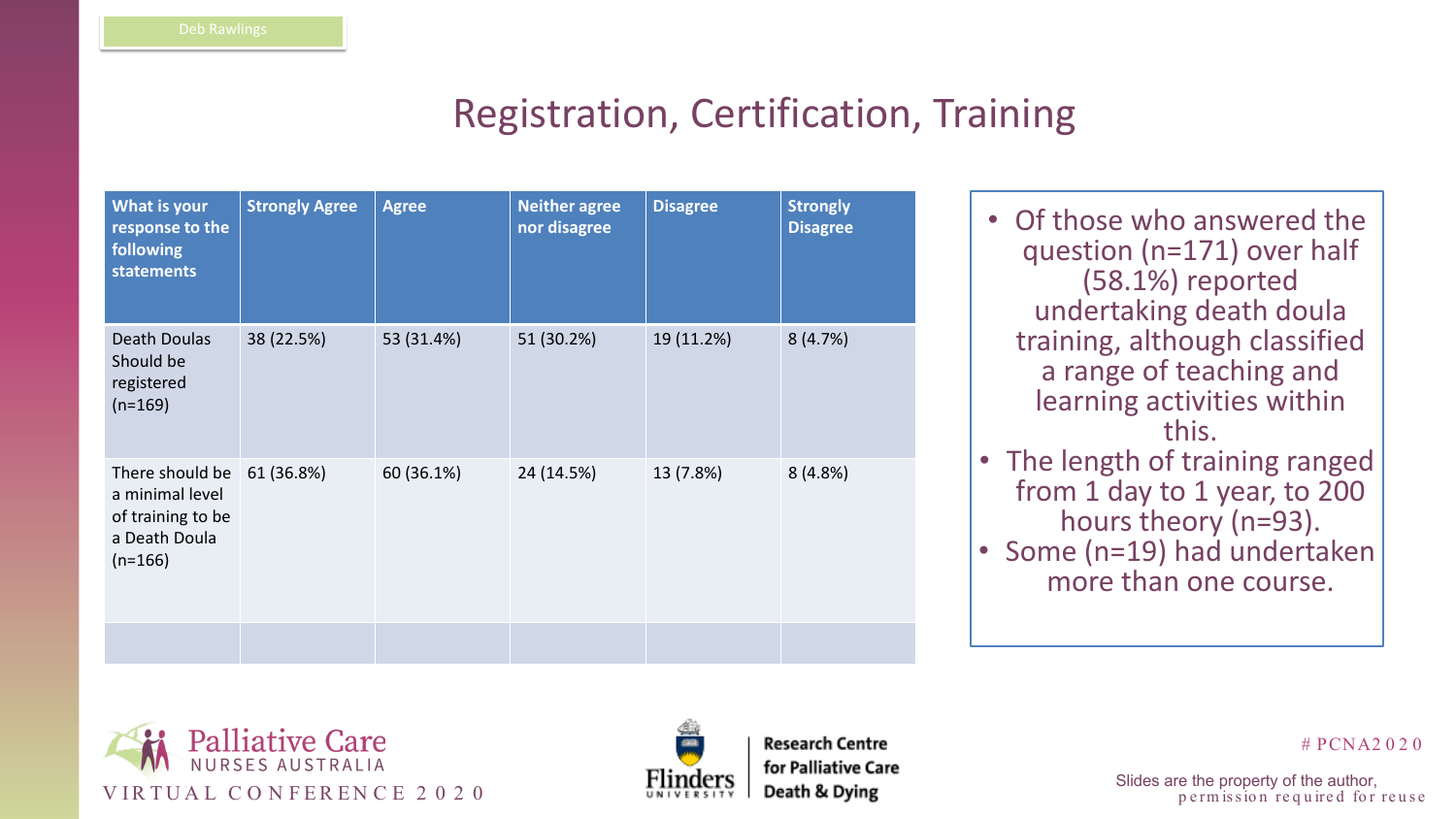



**Research Centre** 

| %    |  |
|------|--|
| 49.4 |  |
| 31.2 |  |
| 6.5  |  |
| 13.0 |  |
|      |  |
|      |  |
| 46.9 |  |
| 53.1 |  |
|      |  |

### # PCNA2 0 2 0

### Payment

| Have you ever been<br>paid as a death doula? |                                                   | $n=77$          | %    |
|----------------------------------------------|---------------------------------------------------|-----------------|------|
|                                              | No, I have never been<br>paid                     | 38              | 49.4 |
|                                              | Yes, with monetary<br>payment                     | 24              | 31.2 |
|                                              | Yes, with an 'in kind'<br>payment                 | 5               | 6.5  |
|                                              | Yes, with both monetary<br>and 'in kind' payments | $\overline{10}$ | 13.0 |
| Do you have an ABN?                          |                                                   | $n = 81$        |      |
|                                              | N <sub>o</sub>                                    | 39              | 46.9 |
|                                              | Yes                                               | 43              | 53.1 |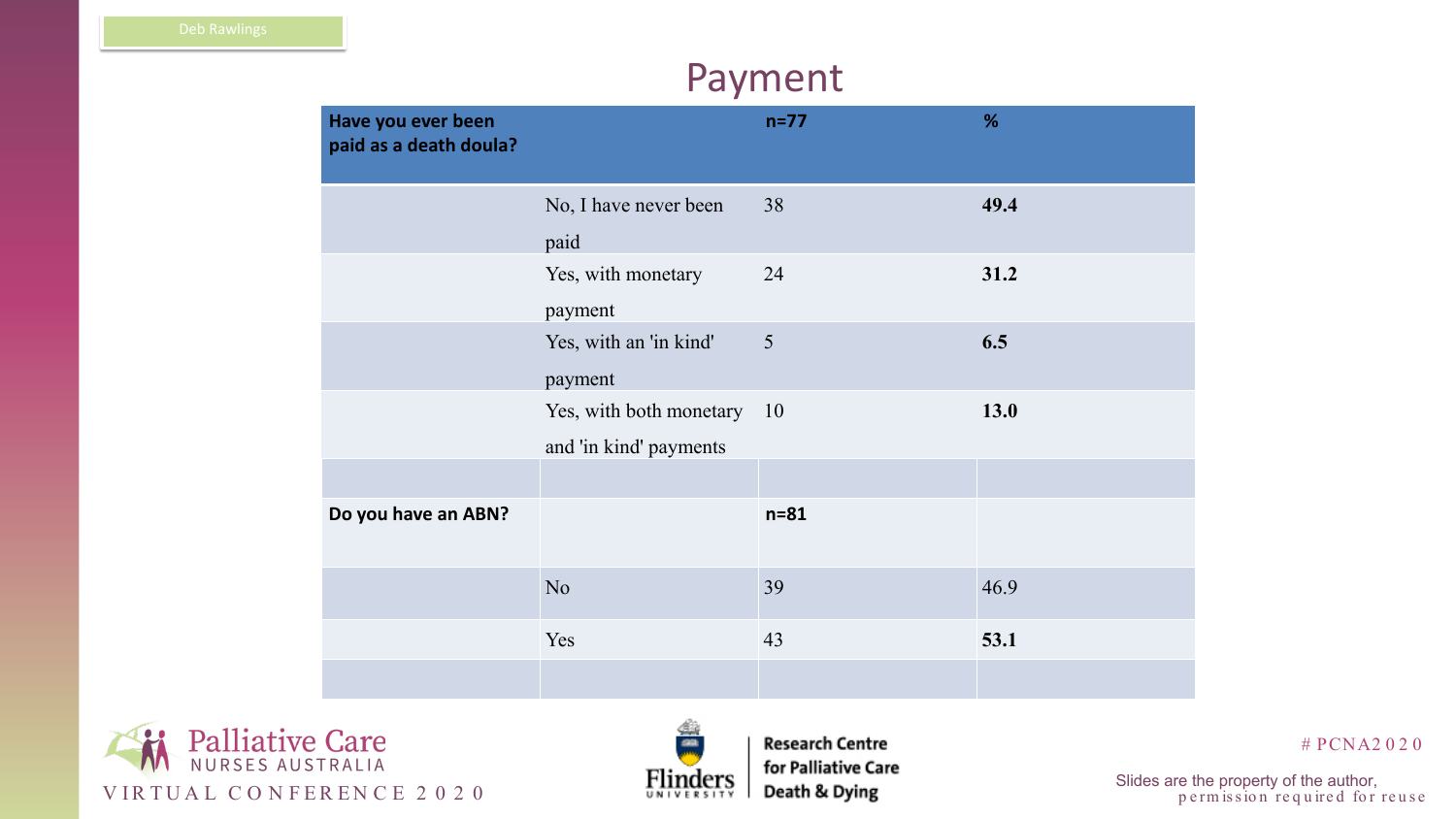



# PCNA2 0 2 0

p e rm is sion required for reuse

# Death Doula survey findings

- Confusion as to role
- Some are palliative care nurses who also work as DD
- The potential for duplication with existing roles and a potential for misunderstanding professional responsibilities.
- Health professionals feeling they are doing death doula work without the title, and unpaid doulas not recognised and managed within a volunteer framework, adds to this role complexity
- Inconsistencies in how the DD role is described and enacted – How does this relate to the need of the person and how is it negotiated?
- DD are working with families without oversight, and often without support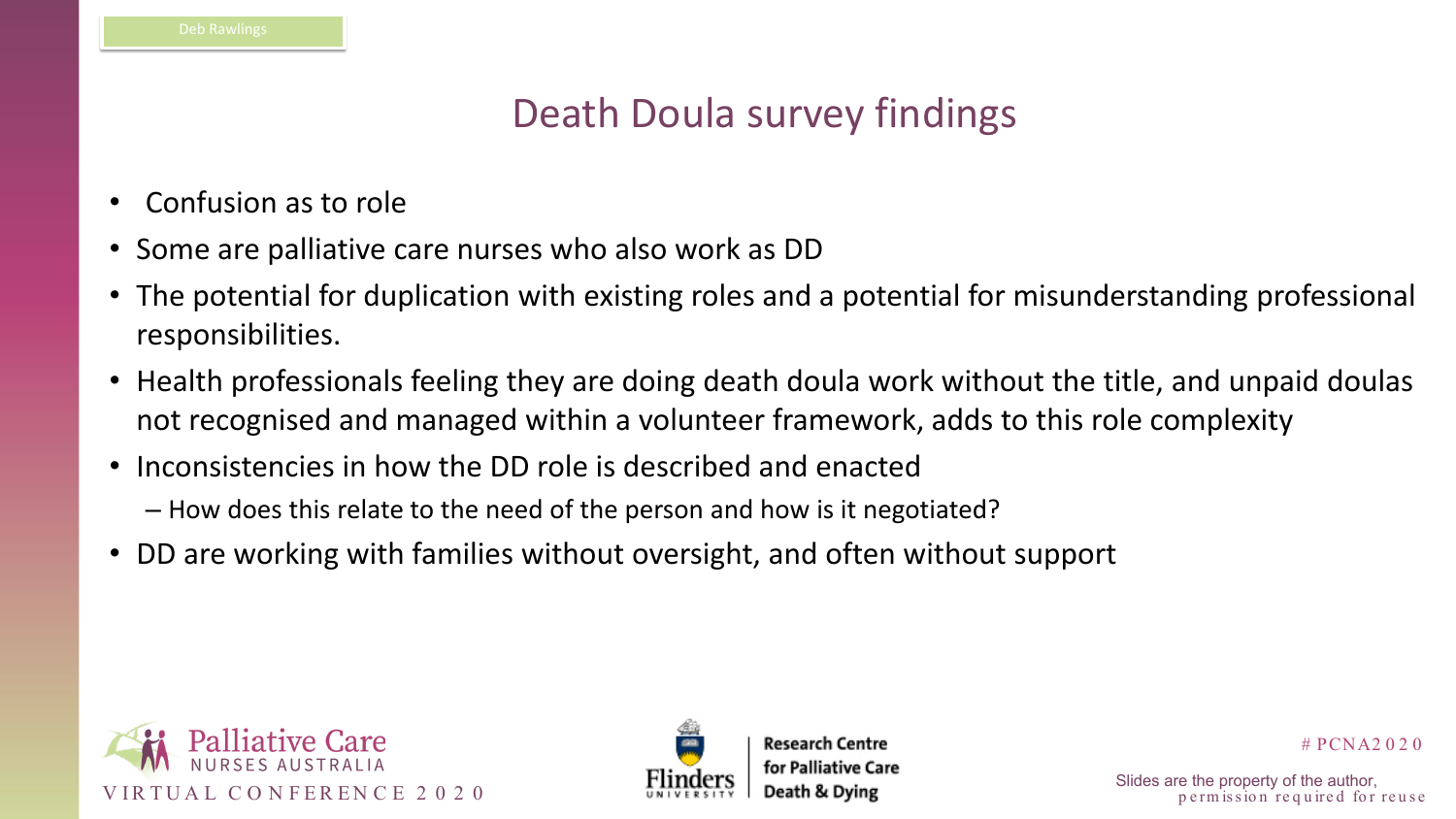### **Commentary**





**Research Centre** for Palliative Care

# PCNA2 0 2 0

p e rm is sion required for reuse

- Of those who provided general comments (n=54), nearly 30% (n=16) acknowledged the importance of this research, thanked the researchers, or were pleased that doulas were receiving recognition.
- Many wanted to ensure that medical professionals realised that death doulas should not be viewed as 'competition' in care of people at the end-of-life

At the end of the survey participants were invited to a one-on-one interview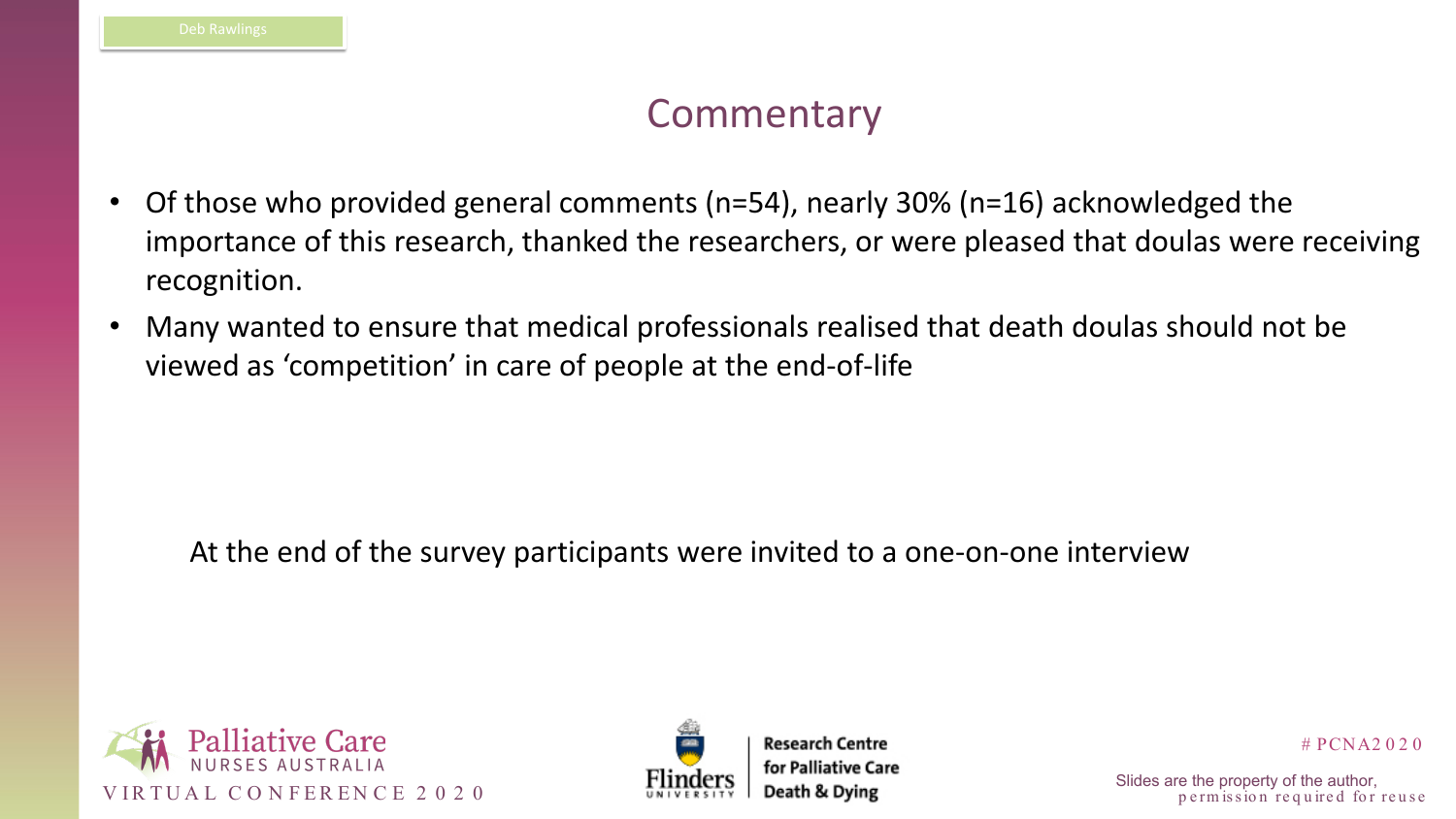



# PCNA2 0 2 0

p e rm is sion required for reuse

### Interviews

- Semi-structured in-depth interviews to explore the role of DD in end-of-life care.
- 20 participants from 5 countries (primarily Australia). Interviewed for an average of 58 minutes.
- Data analysis was undertaken to try and characterise the points of difference in care between what each DD said they offer as opposed to what HCPs and/or specialist palliative care services offer.

### Themes derived

- What a DD offers
- What a DD does
- Occupational Preferences
- Challenges and Barriers
- Family Support
- Contract of service / fee
- Regulation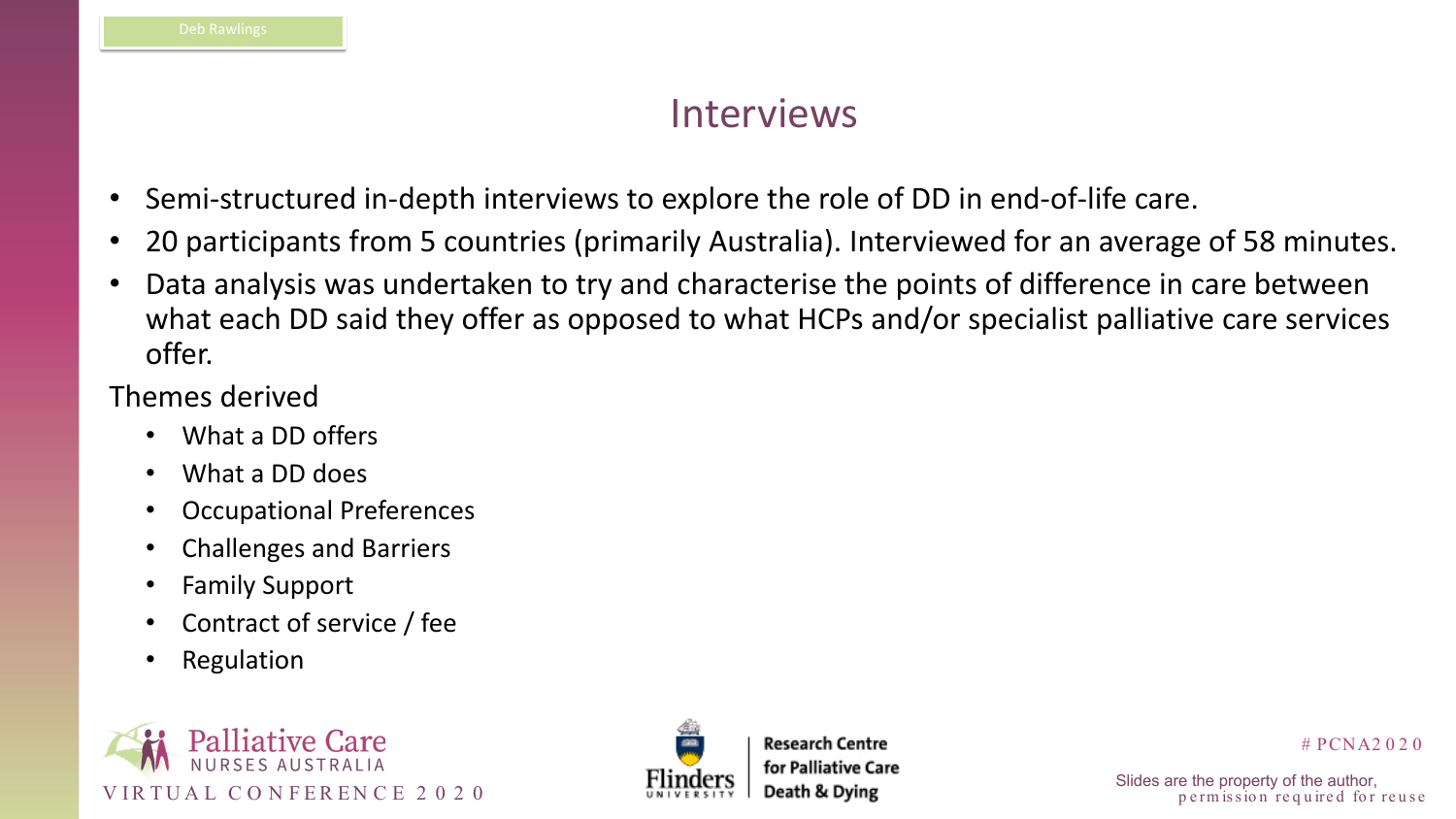



# PCNA2 0 2 0

p e rm is sion required for reuse

# Results/ What a DD offers (conceptual)

- **Flexibility / adaptiveness in individualised care**
- **Time**
- **Spectrum of support over a long period of time**
- **Non- medical / advocacy**

*"Ultimately I think it's a listening and helping to plan. ………"This just feels like event planning." DD Participant #3*

*"Ongoing support, not just a 9 to 5 deal, having the time for people, you know, that I can offer the time for people to talk to that they're not getting from other professions, I guess" DD Participant #7*

*"We can be fully involved, get right in there, be there from sitting with the dying patient to give the family some respite or to go off and do some things, to finding out and informing them about legal issues, through to running a funeral" DD Participant #14*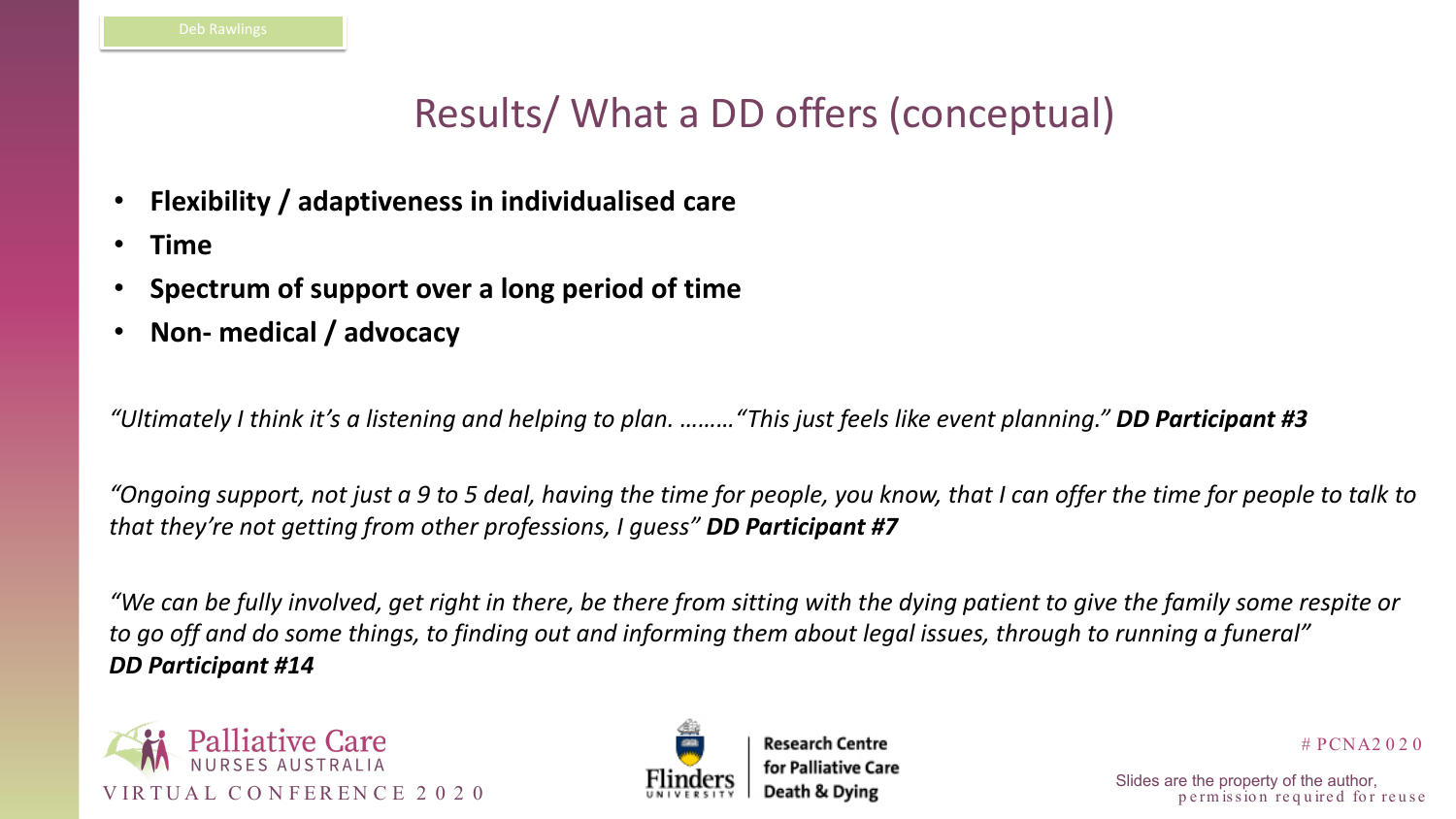



# PCNA2 0 2 0

p e rm is sion required for reuse

### What a DD does

- **Funerals / funeral options. Present between death and the funeral**
- **Normalising death and dying**
- **Legacy work**
- **Ongoing companion**
- **Sitting vigil**
- **Other services e.g, massage**
- **Family mediation role**

*However, the people in palliative care don't know things like how to organise a funeral and all the options they can have and the law around that….. We can be involved in the whole process right through. DD Participant #2*

*I quite often will do bedside singing with them. DD Participant #6*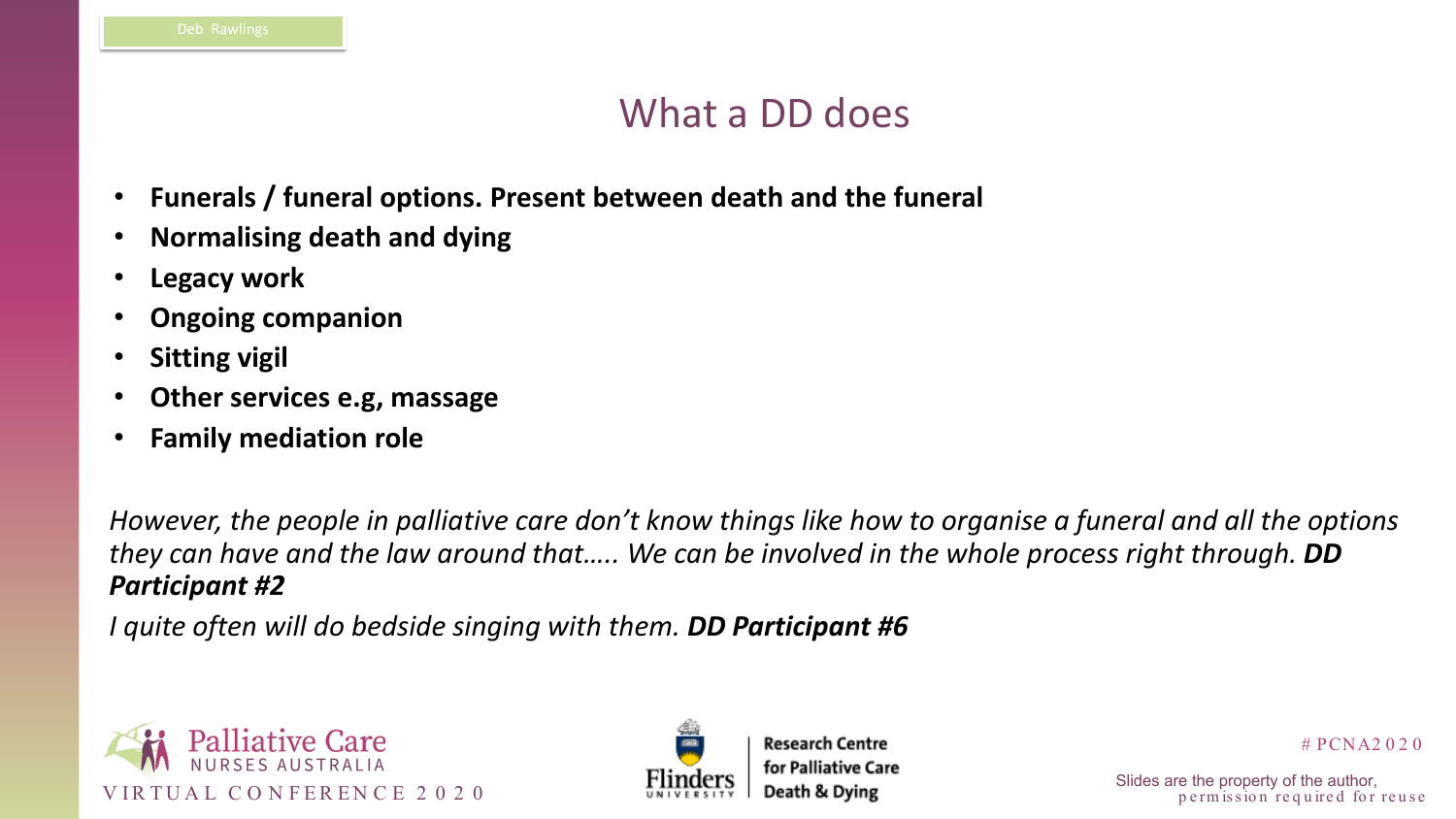



### # PCNA2 0 2 0

p e rm is sion required for reuse

# Challenges and barriers

- **The DD role is not valued possibly because it is not understood**
- **HCPs frown on the DD role as it holds no formal qualifications**
- **HCPs are suspicious as the role is not regulated**
- **HCPs (especially nurses) are perceived as territorial, and feel threatened by DD**

*"I spoke to one GP and she was quite disgruntled about what I'm doing. She said, 'Well, I think what you're doing is all a load of crap. Palliative care manages all that. They don't need you guys." DD Participant #1*

*"There are probably two sides to that coin: some see it as a blessing, a godsend, and others see it as a threat. They think that we're maybe out to do what they already provide but we're not medical providers, that's not our role…. so I can't get through because they think, 'oh this woman's out to take my job" DD Participant #9*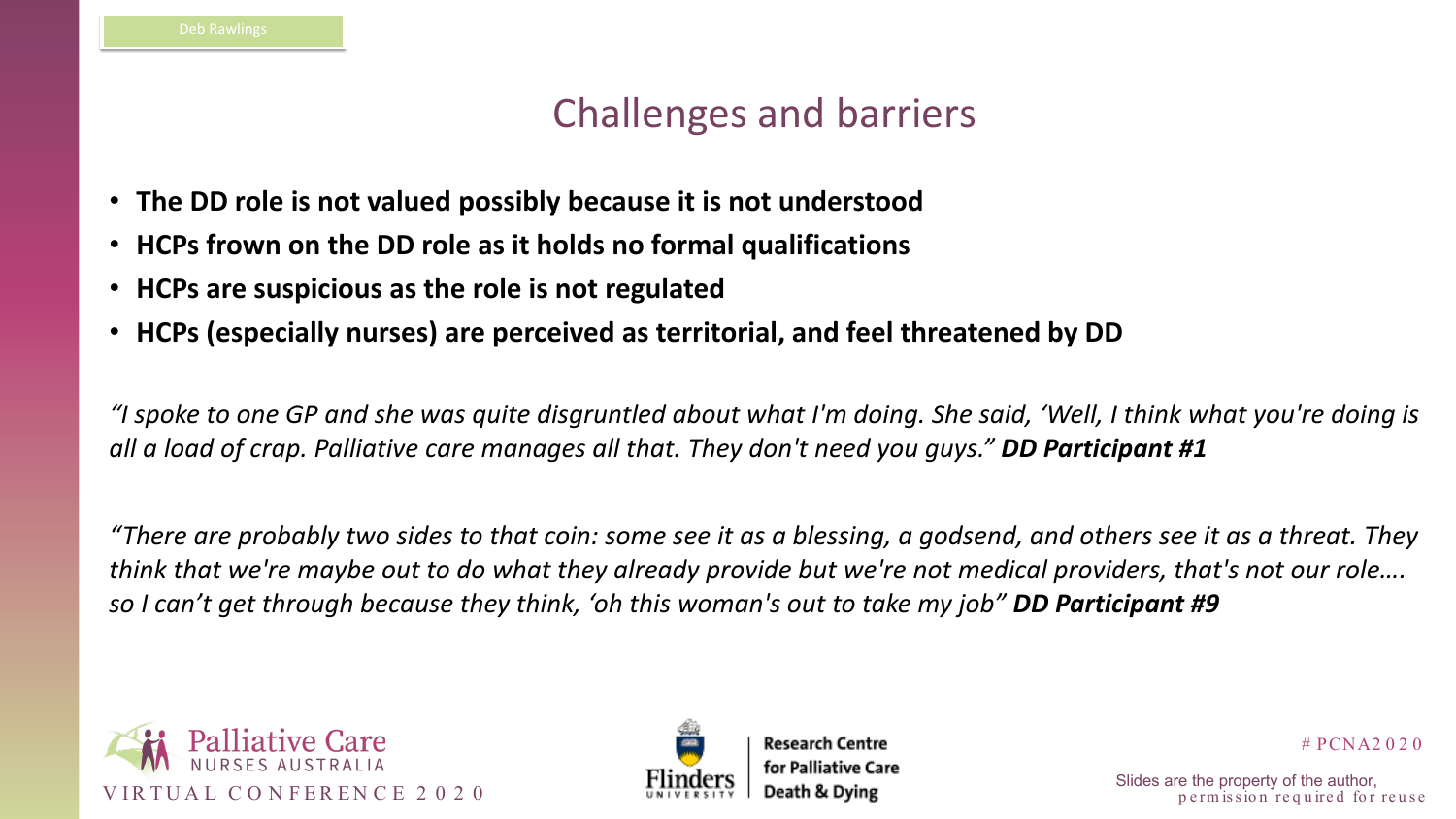



# PCNA2 0 2 0

p e rm is sion required for reuse

## Occupational Preferences

- **Family only. They may never meet the dying person**
- **The dying person only. For example, if the person is alone**
- **The dying person and their family**
- **Post-death only. They are involved in funeral and bereavement rituals**.

*"My focus is the person that's coming towards the end of their life" DD Participant #8*

*" actually haven't been involved with anyone who's dying, but their carers" DD Participant #11*

*"The main role that I'm fulfilling at the moment is community education. So I run death cafés and I'll talk to community groups like Rotary and I run a couple of 'dying to know' days" DD Participant #19*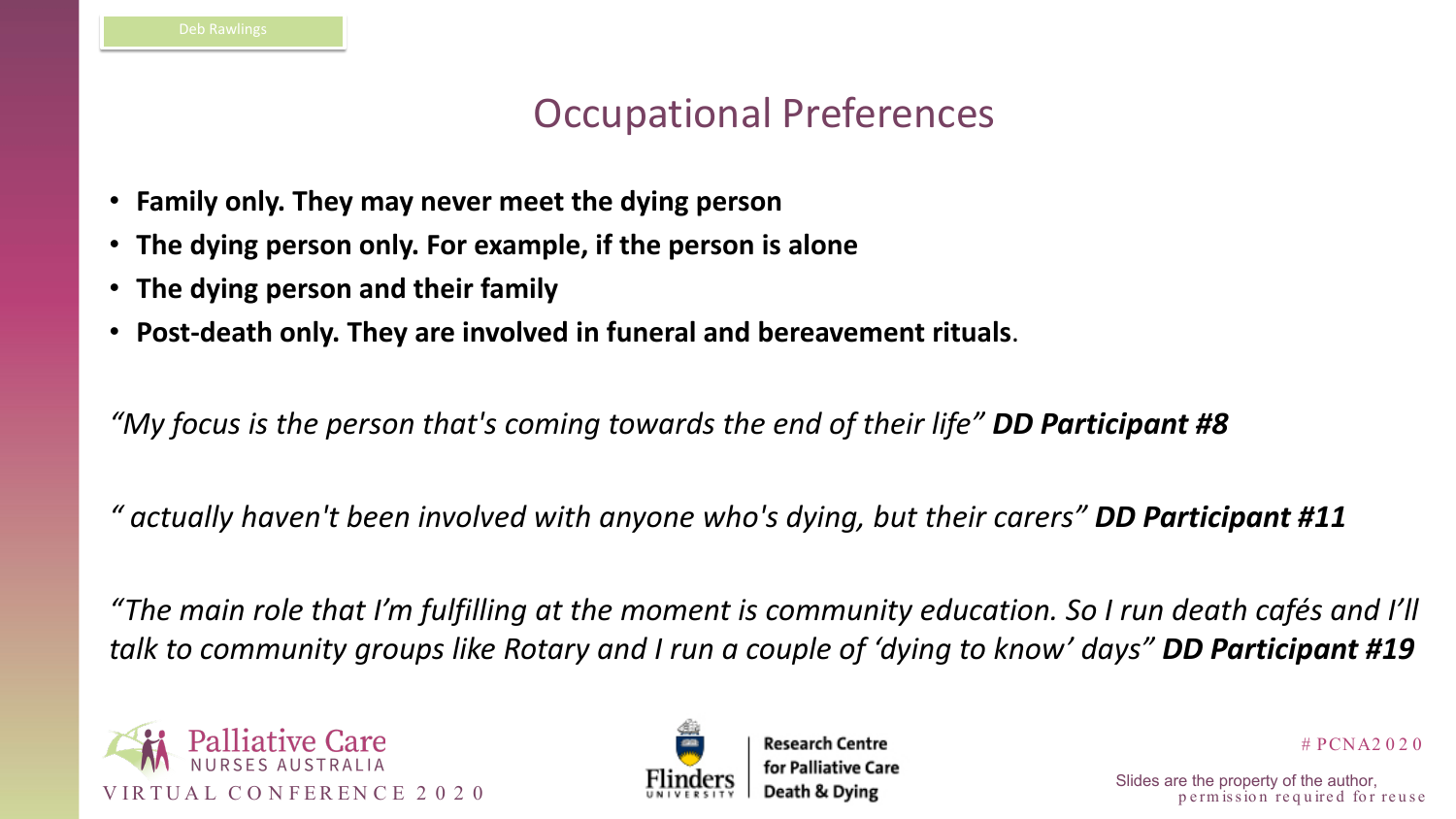



# PCNA2 0 2 0

p e rm is sion required for reuse

## Family Support

- **A 24-hr presence and on-call availability**
- **Sitting and keeping people company**
- **Care of the body pre- and post-death**
- **Cleaning, housework, cooking (some will offer this)**

*"Sometimes family relief, so if family are exhausted and that I can sit and assist with their loved one, giving them a break. Just keeping them company"* **DD Participant #1**

*"But I have provided care, for example, when a family doesn't want to touch the deceased person. Well, I've helped wash a body; I've helped dress a person, I've helped get them prepared for the funeral home"*  **DD Participant #9**

*"I can drive them to and from appointments. I do things like basic housekeeping, PSW work, meal preparation and that kind of thing".* **DD Participant #16**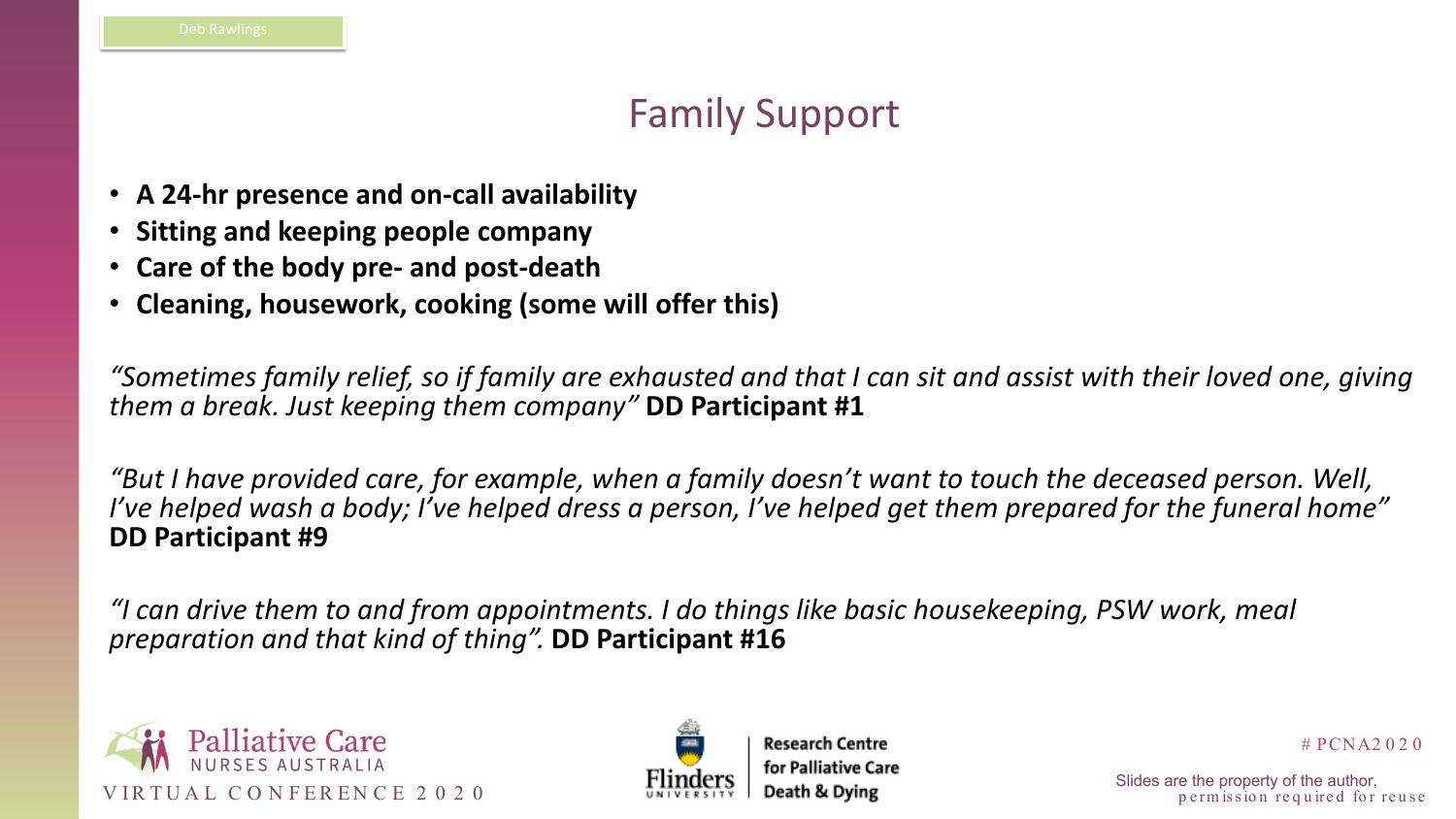



 $# PCNA2020$ 

p e rm is sion required for reuse

# Contract of Fee /Service

- **Some DDs only work in a voluntary capacity and cannot see how it could be considered paid work**
- **Some DDs charge money for the work that they do and earn a living (full or in part) this way.**
- **Some DDs were conflicted about charging a client money and never more so for those DDs who work voluntarily in the role but would like to transition to paid work.**

*"So, my base rate at the moment is \$100 an hour and you can buy packages of 10, 20 and 30 hr or you can buy me by the hour if you just want information" DD Participant #5*

*"Always, always, always been voluntary. I don't know how – I mean obviously there are ways, but I don't know how you could charge for it professionally? I don't mean that in any judgement to anybody, I mean I just can't imagine any sort of formula that I would think appropriate that didn't somehow compromise the service" DD Participant #17*

*"The money, charging money for it. Yeah that's a huge discomfort that I'm still trying to come to terms with. I think the main thing is to put it in the context of any other kind of alternative or complimentary sort of therapies; like Reiki or massage or those sort of things, or even like a life coach. You know, some life coaches charge \$260 for an hour session. Most massage therapists are \$80 to \$100. If you're running your own business, you'd pay a plumber that much to come and fix your pipes" DD Participant #19*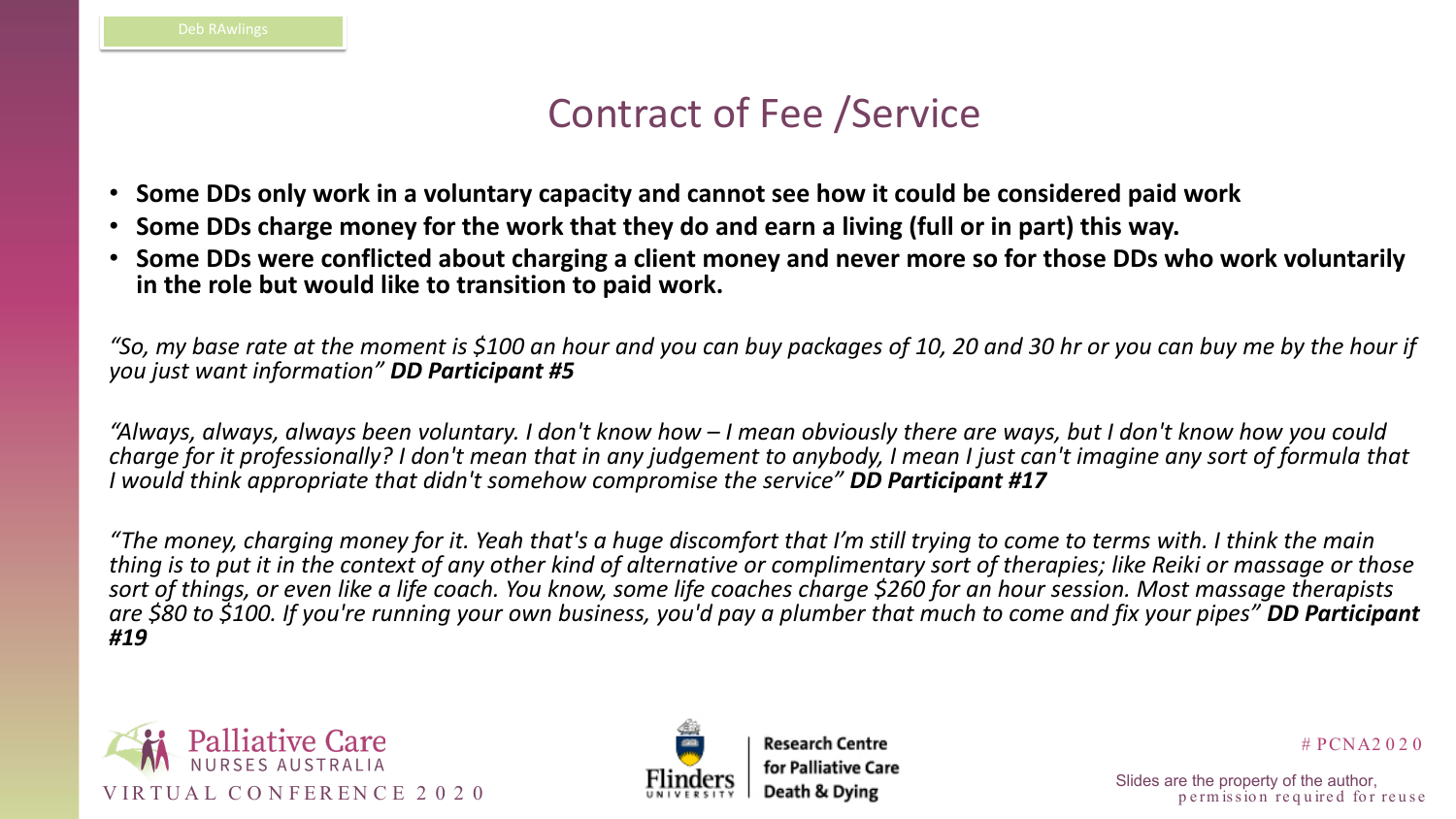



# PCNA2 0 2 0

p e rm is sion required for reuse

## Regulation

- **Some DD indicated agreement as long as it is not deemed too onerous or restrictive**
- **Some DD suggested other similar models (e.g. art therapists in the UK).**
- **Others could not see how the regulatory process would work at all.**

*"They want this to be an unregulated industry because it is so diverse and so different in different places, but I think I would just like to see a course that had some kind of – like a prerequisite course, but then I guess that's not really certification either. I don't know. Look, I'm a bit on the fence with it all" DD Participant #2*

*"Oh it needs to be regulated. Definitely" DD Participant #8*

*"I think a great part of what end-of-life doulas do is sort of holistic and spiritual and a gift, I think it's a gift, and I don't know that there's a way, really, it would – how could you possibly regulate it?" DD Participant #9*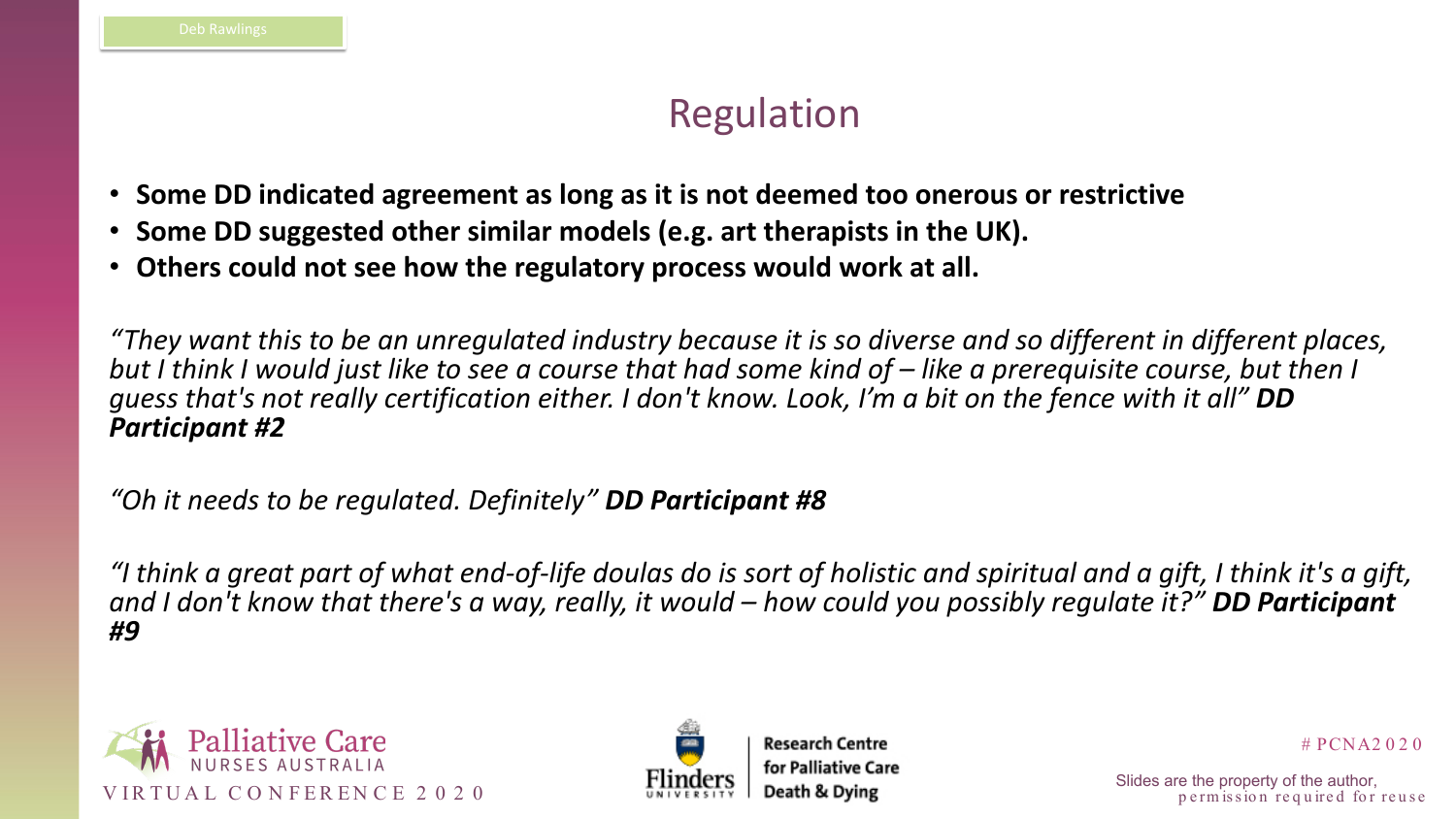### **Discussion**





**Research Centre** for Palliative Care

# PCNA2 0 2 0

p e rm is sion required for reuse

- The role has emerged not only as a response to the overwhelming demands on families and carers, but also demands placed on health care professionals (and palliative care professionals) at the end-of-life
- DD have identified 'gaps' in health and social care and in our study reportedly see themselves as taking on tasks that health professionals have no time for, with **time** being a main differentiating feature from the perspective of death doulas.
- Those who have, or who are currently, working in the 'caring' professions are drawn to this role, perhaps because some nurses (for example) relish the more sitting, talking, listening part of the role that is no longer always able to be accommodated in busy clinical work
	- In the survey one respondent said: "*Being a Death Doula allows me to practice the nursing of my heart"*  (Respondent #68).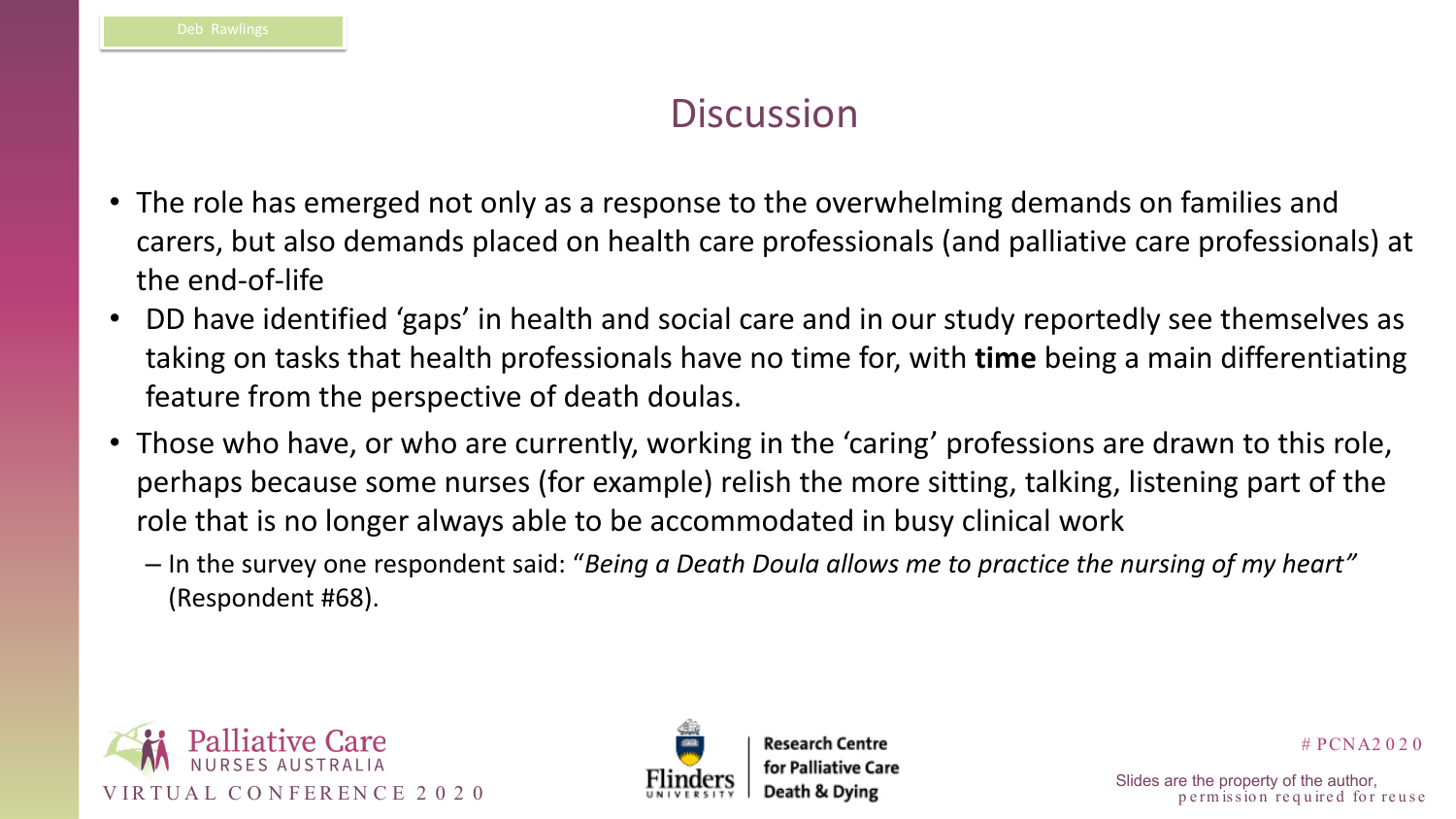



# PCNA2 0 2 0

p e rm is sion required for reuse

## Implications for nurses

- DD are working in EOL care in Australia perhaps more than we realise
- Nurses will increasingly work with /alongside DD in EOL care
- Some DD are palliative care nurses (currently working)
- There are some similarities between Nurses and DDs in the tasks they undertake There is potential for duplication with existing roles and for misunderstanding professional roles
- and responsibilities.
- The reality of this should be considered in relation to legal requirements, and codes of conduct.

Any person who is working in the health arena will have responsibilities either to AHPRA or under the National Code, and as such are subject to the mandates of these regulations.

- Nurses are accountable to AHPRA even if working in a DD role
- National code of conduct for unregistered health care workers applies to DD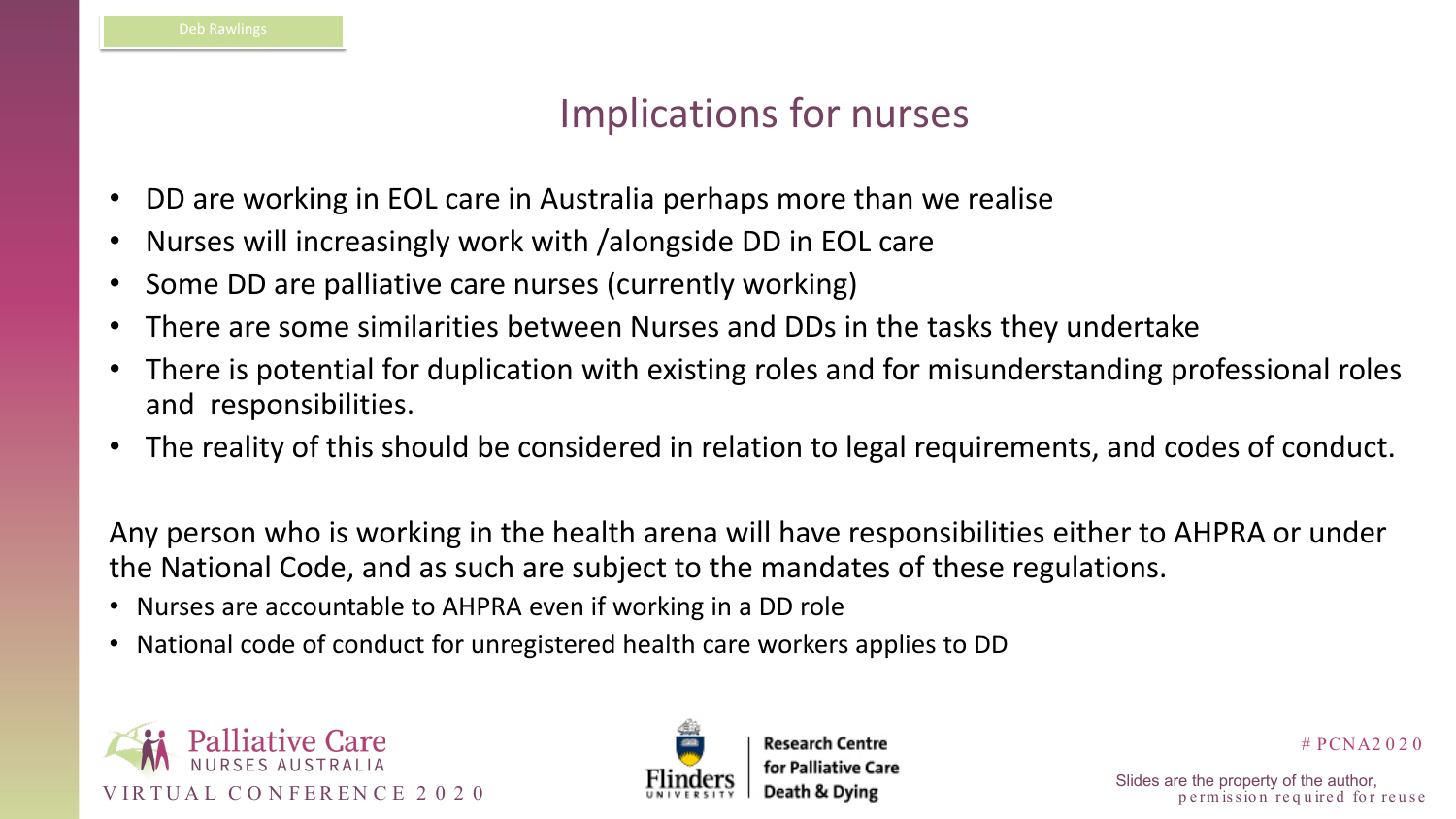



# PCNA2 0 2 0

p e rm is sion required for reuse

## Implications

- The DD role also appears to significantly overlap with that of palliative care volunteers
- The roles and scope of practice of DD's is not clear-cut even for them
- A lack of a DD business model sees vast differences in what is offered and what a patient or family member can expect including care options and fees
- The DD role could potentially complement that of HCPs and may be incorporated into models of end-of-life care
- DDs may prefer to remain independent providers rather than be part of mainstream care.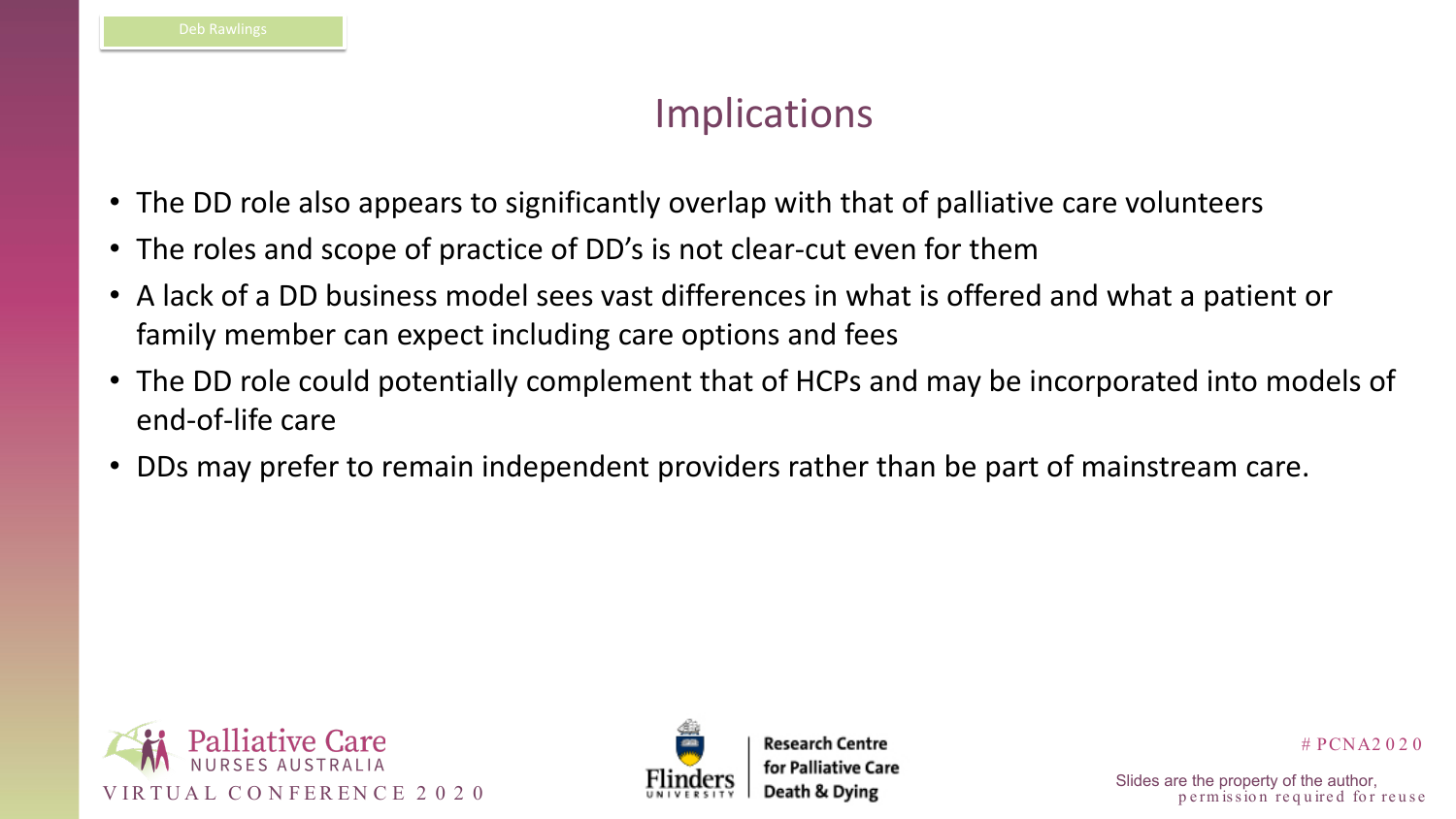



# PCNA2 0 2 0

p e rm is sion required for reuse

### Conclusion

- DD are a response to a system that is coping with unprecedented demand and changing expectations. It is highlighting that needs experienced by those at the EOL might be more than those identified by the health system.
- DD are unregulated without governing oversight.
- How the DD role is articulated and enacted is unclear, as are the training, scope of practice, business model
- Clarity is required to satisfy the consumer driven care that will be required in the future. End-oflife can be complex and confusing for patients and families.
- Roles such as the DD may provide a mechanism where needs outside of the scope of health professionals and health system can be met.
- However, there is a need to ensure that there is transparency in the role and its relationship not only with the family but with health professionals and social care practitioners.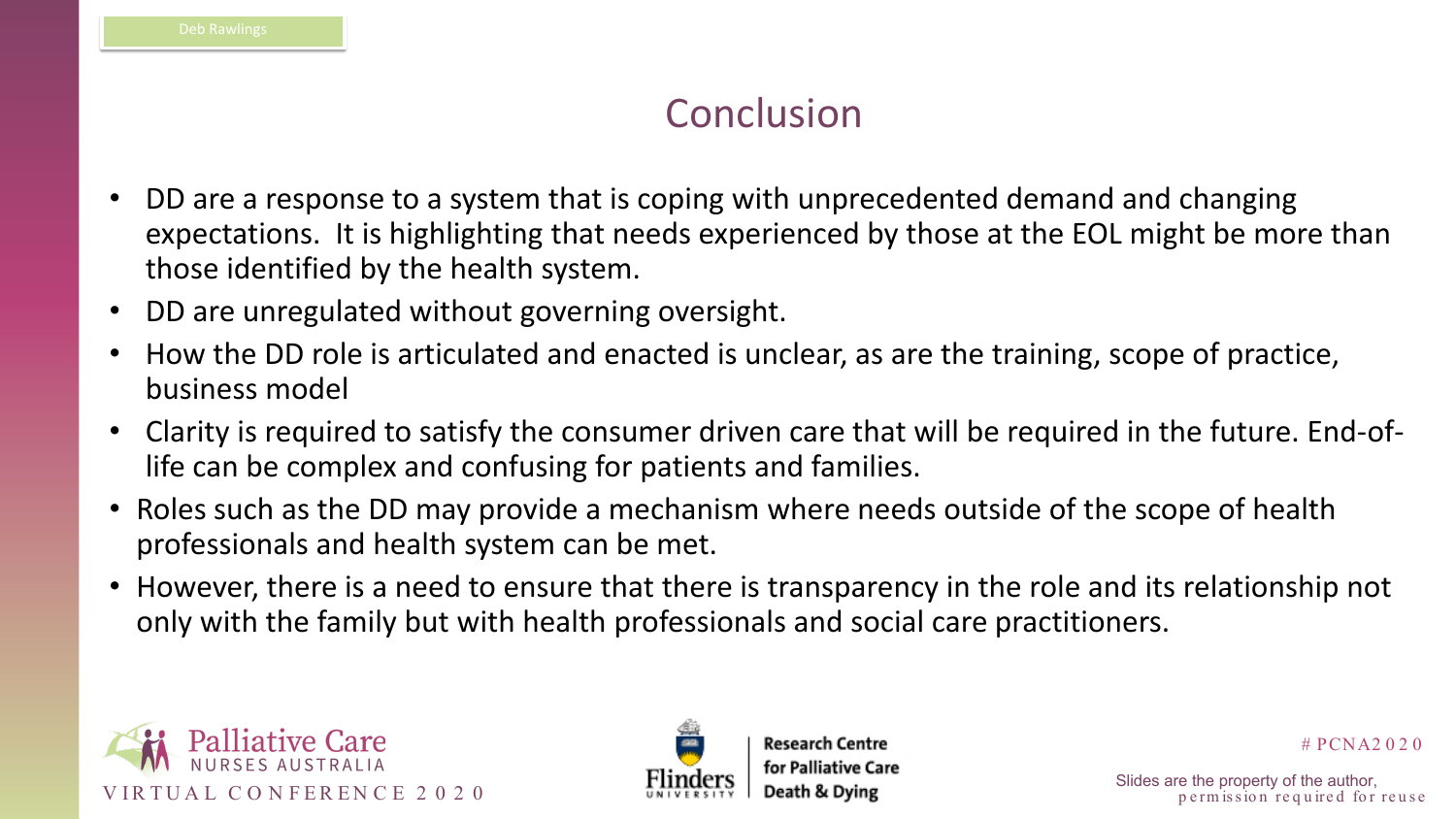



# PCNA2 0 2 0

p e rm is sion required for reuse

### Publications

- Rawlings, Litster, Miller-Lewis, Tieman, Swetenham. End-of-Life Doulas: A qualitative analysis of interviews with Australian and International death doulas on their role. *Health Soc Care Community*. 2020;00:1–14.<https://doi.org/10.1111/hsc.13120>
- Rawlings, Litster, Miller-Lewis, Tieman, Swetenham. The voices of death doulas about their role in end of life care. Health and Social Care in the Community. Published Early View Aug 26, 2019. DOI: 10.1111/hsc.12833
- Rawlings D, Tieman J, Miller-Lewis L, Swetenham K. (2018) What role do Death Doulas play in end-of-life care? A systematic review. Health Soc. Care Community. 2018;00:1–13. <https://doi.org/10.1111/hsc.12660>

['Death doulas can fill the gaps in end of life care' was published in The Conversation \(14/11/2018\) https://theconversation.com/death-doulas-can-fill-care-gaps-at-the-end-of](https://theconversation.com/death-doulas-can-fill-care-gaps-at-the-end-of-life-105743)life-105743 Viewed over 17,000 times